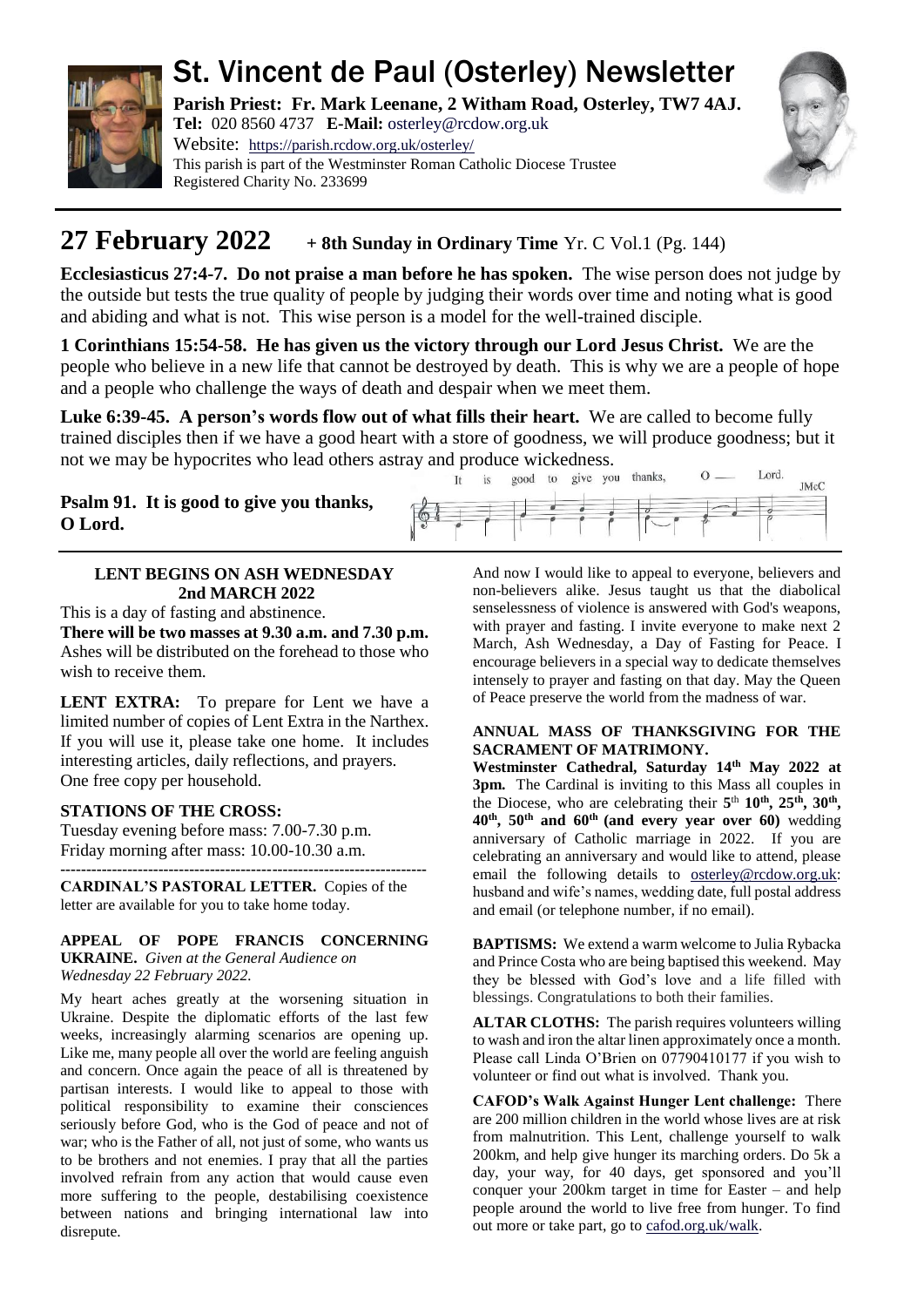| PARISH INCOME AND EXPENDITURE                  | 2021    | 2020    |
|------------------------------------------------|---------|---------|
| <b>Assessable Income</b>                       |         |         |
| <b>Offertories Envelopes</b>                   | 15,347  | 18,537  |
| Offertories SOs & Online                       | 85,845  | 72,717  |
| Offertories Loose Plate & Contactless          | 13,569  | 7,870   |
| Tax Refunds (Gift Aid)                         | 16,917  | 29,246  |
| <b>Total Assessable Income</b>                 | 131,678 | 128,367 |
|                                                |         |         |
| <b>Non-Assessable Income</b>                   |         |         |
| Catechetics                                    | 1,415   | 1,750   |
| Candles, Repository & Papers                   | 1,973   | 1,961   |
| Board & Lodging                                | 2,840   | 2,640   |
| Parish Centre Revenue                          | 0       | 1,070   |
| Rents from Functional Properties (Hall and     |         |         |
| Lobby)                                         | 29,077  | 22,471  |
| Christmas/Easter Offerings, Stipends, Fees.    |         |         |
| Payable to priest 12 months in arrears.        | 18,901  | 12,200  |
| <b>Parish Activities</b>                       | 2,821   | 1,747   |
| Legacies                                       | 22,290  | 8,000   |
| <b>Specific Donations</b>                      | 14,858  | 9,684   |
| Sundry Income                                  | 2,162   | 16,569  |
| Third Party Receipts (Charitable collections)  | 5,077   | 4,019   |
| <b>Total Non-Assessable Income</b>             | 101,413 | 82,111  |
| <b>Total Receipts</b>                          | 233,091 | 210,478 |
|                                                |         |         |
| <b>Expenditure</b>                             |         |         |
| <b>Clergy Stipends</b>                         | 10,283  | 17,725  |
| Non-Clergy Salaries (9 part time staff)        | 65,415  | 60,088  |
| <b>Travel Expenses</b>                         | 290     | 734     |
| <b>Supply Priests</b>                          | 3,875   | 1,670   |
| Housekeeping                                   | 6,054   | 6,653   |
| Catechetics                                    | 845     | 508     |
| <b>Liturgical Expenses</b>                     | 13,489  | 11,313  |
| Candles, Repository & Papers                   | 1,179   | 883     |
| <b>Property Repairs and Renewals</b>           | 19,528  | 17,948  |
| Heat, Light & Water                            | 14,273  | 12,799  |
| Council Tax, Insurance & Rates                 | 5,120   | 2,668   |
| Office & Administration                        | 5,138   | 5,123   |
| <b>Parish Activities</b>                       | 7,986   | 4,988   |
| Donations/Grants                               | 2,460   | 1,306   |
| <b>Miscellaneous Expenses</b>                  | 1,675   | 88      |
| Diocesan Assessment (for support of diocesan   |         |         |
| services)                                      | 44,663  | 45,746  |
| <b>Deanery Expenses</b>                        | 75      | 0       |
| Third Party Payments (From funds collected for |         |         |
| charities)                                     | 5,531   | 4,712   |
| Loans Repaid (Loan @ $31/12/2021 = £639,555$ ) | 11,274  | 5,637   |
| <b>Bank Interest</b>                           | 3,928   | 6,325   |
| <b>Total Payments</b>                          | 223,081 | 206,914 |
|                                                |         |         |
| <b>Total Surplus / Loss</b>                    | 10,010  | 3,564   |
|                                                |         |         |
| <b>Surplus / Loss Percentage</b>               | 4.29%   | 1.69%   |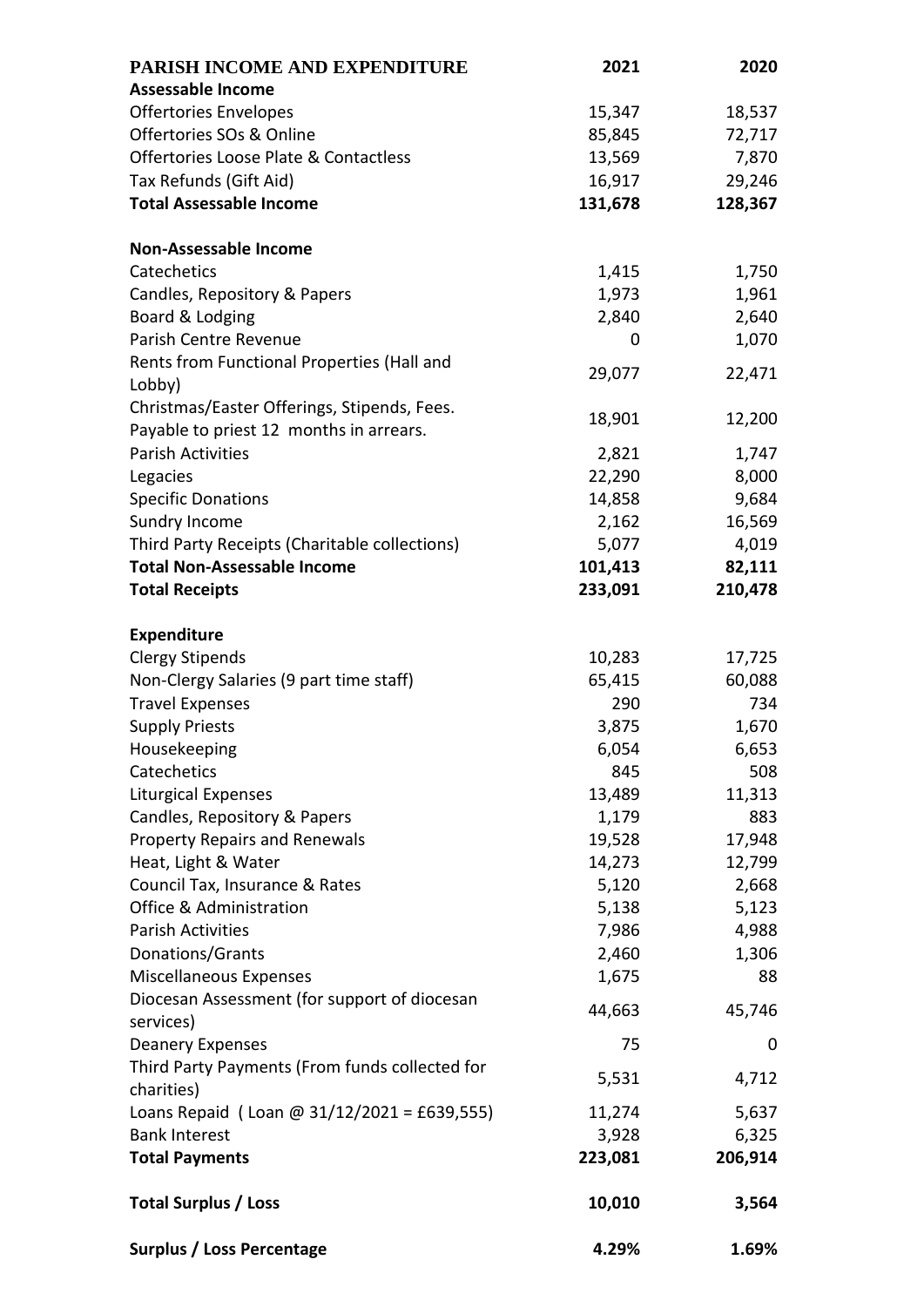### **Notes**

- 1. Additional Gift Aid claimed in 2020 for previous years. Work done during lock down.
- 2. Westminster Diocese charge 33% on Assessable Income to support diocesan services. The parish benefits significantly from these services.
- 3. Specific Donations includes 300 Club income. 2021 includes £5,000 donation for external painting.
- 4. "Third Party" refers to charitable collections such as Cafod.
- 5. Liturgical Expenses includes the cost of musicians and the musical director.
- 6. Donations and Grants in 2021 includes £2,400 which was due to be paid to the lighting designer (for the LED installations in the Hall and Church) but was given to New Ways charity at his request.
- 7. Loan repayments were suspended by the diocese in 2020 and for part of 2021. They resumed in July 2021

| <b>Bank Accounts 31/12/2021</b>             |         |  |  |
|---------------------------------------------|---------|--|--|
| Current Account (Reconciled)                | 17,187  |  |  |
| 300 Club Account (Reconciled)               | 3,039   |  |  |
| <b>Total Balance</b>                        | 20,226  |  |  |
| <b>Parish Loan Account (For New Church)</b> | 639,555 |  |  |
|                                             |         |  |  |

### **Notes**

- 1. The minimum we would like to have in our bank accounts for cash flow purposes is £20,000. This is a challenge given the need to repay our loan.
- 2. The parish loan is due to be paid off over 11 years and to be cleared by 2033. In addition to capital repayments we have to pay interest on the total loan sum. This is at a much reduced rate through the diocese. We are currently charged 1.45% interest per annum on our loan which has been negotiated by the diocese.

### **General**

- 1. Thank You to all parishioners for your financial support The parish regularly reviews our expenditure and we reduce costs when possible.
- 2. Parishioners will see that we spend over 95% of our income each year. We need to increase the funds available in our bank accounts so that we can pay for unexpected bills and increase our working capital.
- *3. If parishioners are in a position to do so, please consider increasing your regular donation to the parish. If your circumstances have changed and you need to reduce your donation that is also fine.*
- 4. The parish are very grateful to those parishioners who remembered us in their Wills in 2020 and 2021. May they rest in peace.

### **Planning Your Giving**

- 1. If parishioners are in a position to do so, please consider giving to the parish via a Standing Order (preferred) or by Planned Giving Envelope. This allows us to plan our finances and claim Gift Aid (if you pay tax and request us to do so). *You can change or cancel these at any stage*
- 2. Details about how to set up a standing order can be found on our website just google "St Vincent de Paul Osterley", follow the links and click "donate" for information.
- 3. Alternatively you can e-mail our Book Keeper Steve McEvoy at [osterleybk@rcdow.org.uk.](mailto:osterleybk@rcdow.org.uk) Steve will answer any questions you have about setting up (or changing) a standing order. You can also call Steve on 079 3278 3647. If there is no reply, please leave a message and he will call you back when he is next working.
- 4. You can also take a "Welcome Pack" from the lobby which has all the information you need to plan your giving.

### *Jock Cassidy RIP: We dedicate these accounts to Jock Cassidy who was Chair of the Finance Committee for 20 years and who died this year. May he rest in peace after his good work.*